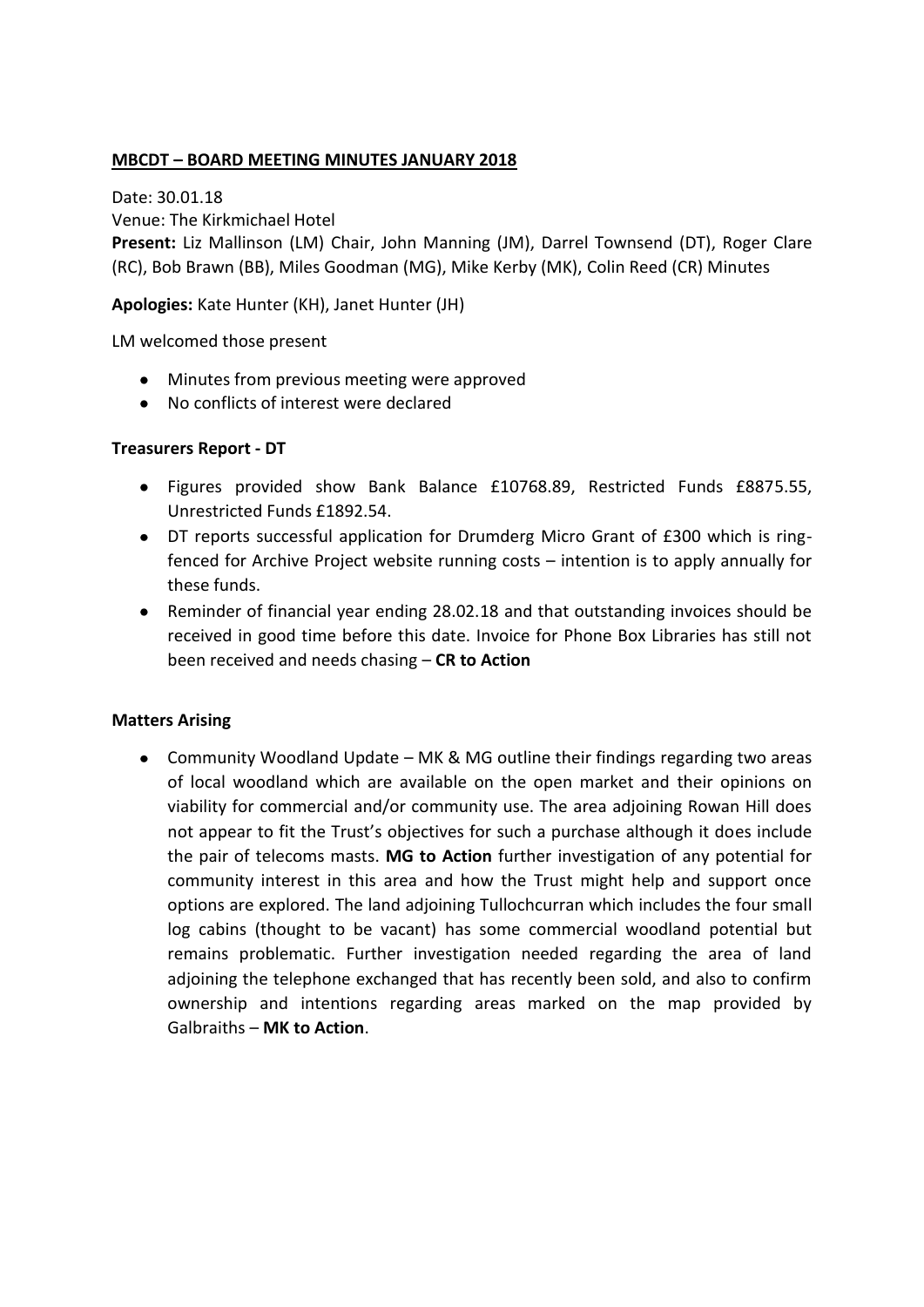- Archive Project DT leads discussion regarding ongoing running costs of the Archive Project (excepting website running costs currently covered by Drumderg Micro Grant) and estimates an annual budget of c£6-700 would be necessary to keep the project live and pro-active. It is felt that no more grant funding would be available to help cover these costs as the project has been heavily funded already. DT asks that a formal decision be made by the Board to formally commit to meeting these costs on an ongoing basis and this is keenly **Agreed by All**. General discussion follows regarding how to best use the project as an asset that may well provide a level of income – a development with local tourism businesses, a family history research resource, a potential tie-in with an academic body and the notion of a local community workshop event are suggestions that require further investigation. The continued high standard of volunteer work from Pat Townsend is also noted.
- Spittal of Glenshee update DT explains the written communications between himself, John Swinney MSP and Nick Brian/Paul Kettles PKC regarding the state of the site with ongoing serious concerns about safety and visual impact. The letter from PKC suggests that the site should now properly fenced and the building secured, but DT's site visit and letter of  $8<sup>th</sup>$  January confirm this is very much not the case and the site has in fact deteriorated further. DT to keep Board informed of further outcomes relating to this. There is no further news to report regarding the planning application for the site and it is suggested that both Murray Fergusson and Grant Moir CNPA are contacted for updates – **LM to Action**.
- CBOPS Update CR (in KH's absence) explains that the new notification system for CBOPS members is now in place and that the first notification and subsequent order has been completed. Just one group member did not understand the new instructions and missed the order and CR has contacted them to clarify. KH reported to CR that the contact at Rix has moved on and this would give us the opportunity to actively re-negotiate the discount rate the scheme receives, and to approach other supplies in order to secure a new better deal. Some discussion and interest in Stanley Development Trust's similar scheme that takes back a small percentage in order to generate a modest income stream and it was agreed that this should be investigated – **CR to Action**.
- Landscape Partnership update JM outlines his recent communications with Morag Watson but has not received any concrete updates as to the outcomes of the pre-Christmas meeting and what any next steps might be. Agreed that JH should be contacted - **CR to Action**.
- Development Officer update LM & CR provide background regarding the  $\bullet$ application for Development funds that is ongoing with PKC that was circulated to Directors for comment. LM's intention is to take on board any comments received and to have a draft available to Fraser McGowan PKC before the end of this week, followed by formal application soon after. Group discussion regarding the type of feasibility and economic impact studies this would help fund and the income generation projects it would support – with particular regard to outdoor activity events. Other suggestions included Dark Skies initiatives and properly exploring the benefits and possibilities of Superfast Broadband now that it has arrived. A Child